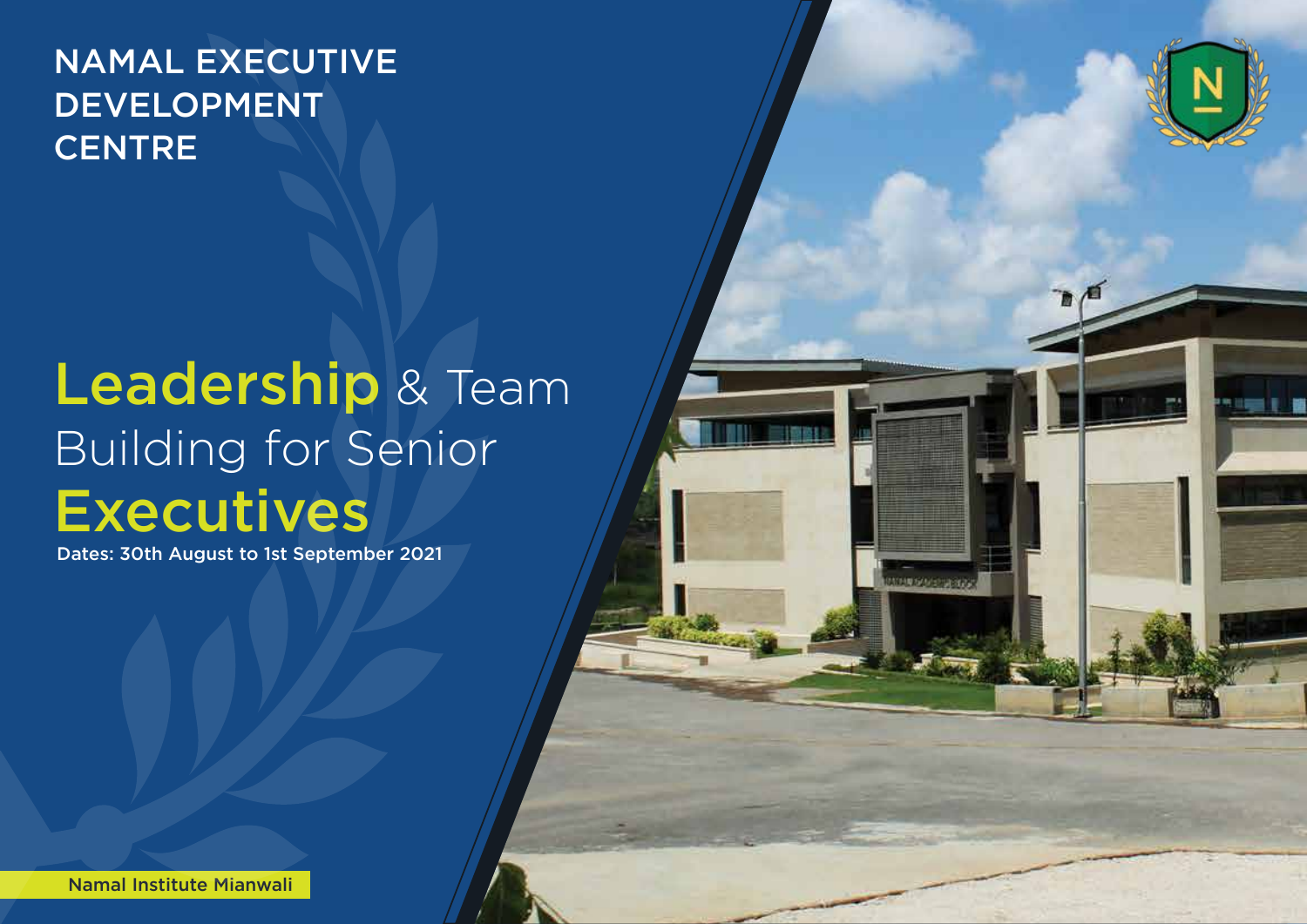# Leadership and Team Building

Leadership is a skill mastered to ensure the desired team performance. It serves as a motivational foundation for the team members to develop the desired attitude, to build their competencies and showcase the desired results. The leadership and team building require time, patience and skill as it resonates a significant impact across the whole organization. In order to lead their organizational team, the leaders and top executives must unleash their leadership competence to drive motivation and engagement for creating a valuable impression. This will not only ensure a definite success in an extremely interactive and concentrated environment, but also aid in obtaining a definite competitive edge.

This program is a 3 day long, exciting and inspirational leadership program that has been designed exclusively for the top-level management and integrates the traditional class room teaching modality with open interaction and engagement in retreat activities. At NEDC, they will not only learn the art of leadership in this contemporary and ever-changing turbulent times, but also take a much-needed break from their rigorous, fast paced, robotic lifestyles. NEDC provides such an atmosphere that is best suited for learning and relaxing alike. The comforting and peaceful environment of NEDC at the heart of Salt Range and east of Namal Lake will refresh and revitalize the executive's energies and prepare them to develop and lead their teams for ultimate organizational success.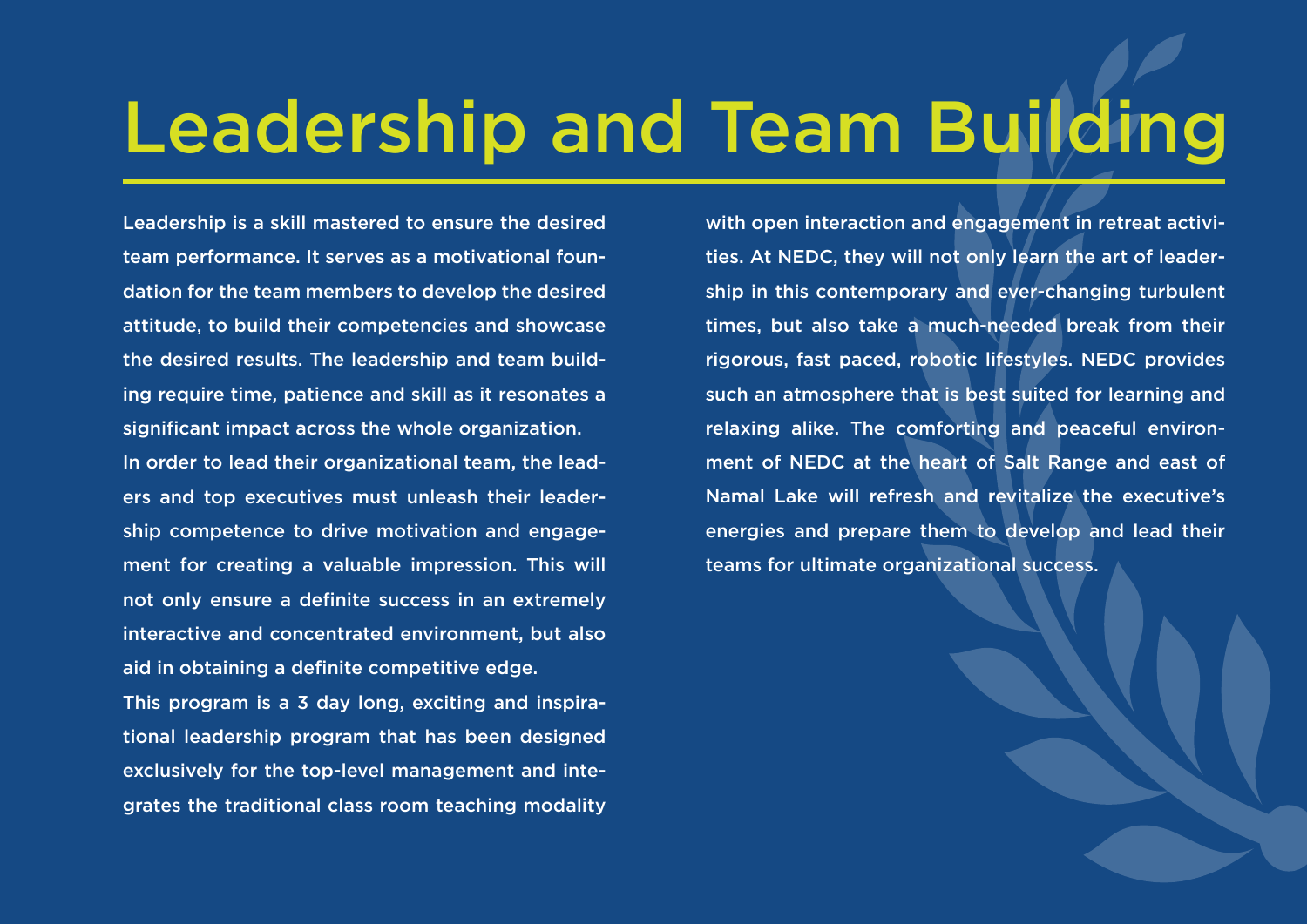### NEDC- A Learning Retreat

#### Learn, Exercise, Modify and Sustain

NEDC practices the LEMS model to ensure professional skills learning in natural and serene environmental settings other than the class room. The NEDC retreat learning events include boating and kayaking trips, hiking and trekking along the glorious mountainous trails, visit to the Sulphur Springs, Lunch at Chashma, and Friendly Cricket Matches. Each of these activities have been carefully incorporated in the Leadership and Team Building Programs to facilitate an enjoyable and memorable learning experience by our esteemed executives apart from the specific leadership and team building outdoor activities that include Crocodile River, Make a Movie, Marshmallow Challenge and Hot Seat.

### Why is the NEDC Leadership Retreat Exclusive?

- Immersive, engaging and provides an opportunity for self-introspection
- Retreat is inclusive of lectures, practical exercises, resource material of the NEDC's most popular training area, learning activities on retreat facilities etc.
- An exclusive opportunity to connect with the peers at the NEDC Leadership and Team Building Program
- Indulging in an exciting and electrifying learning experience which will enable the participants to set free their true leading potential.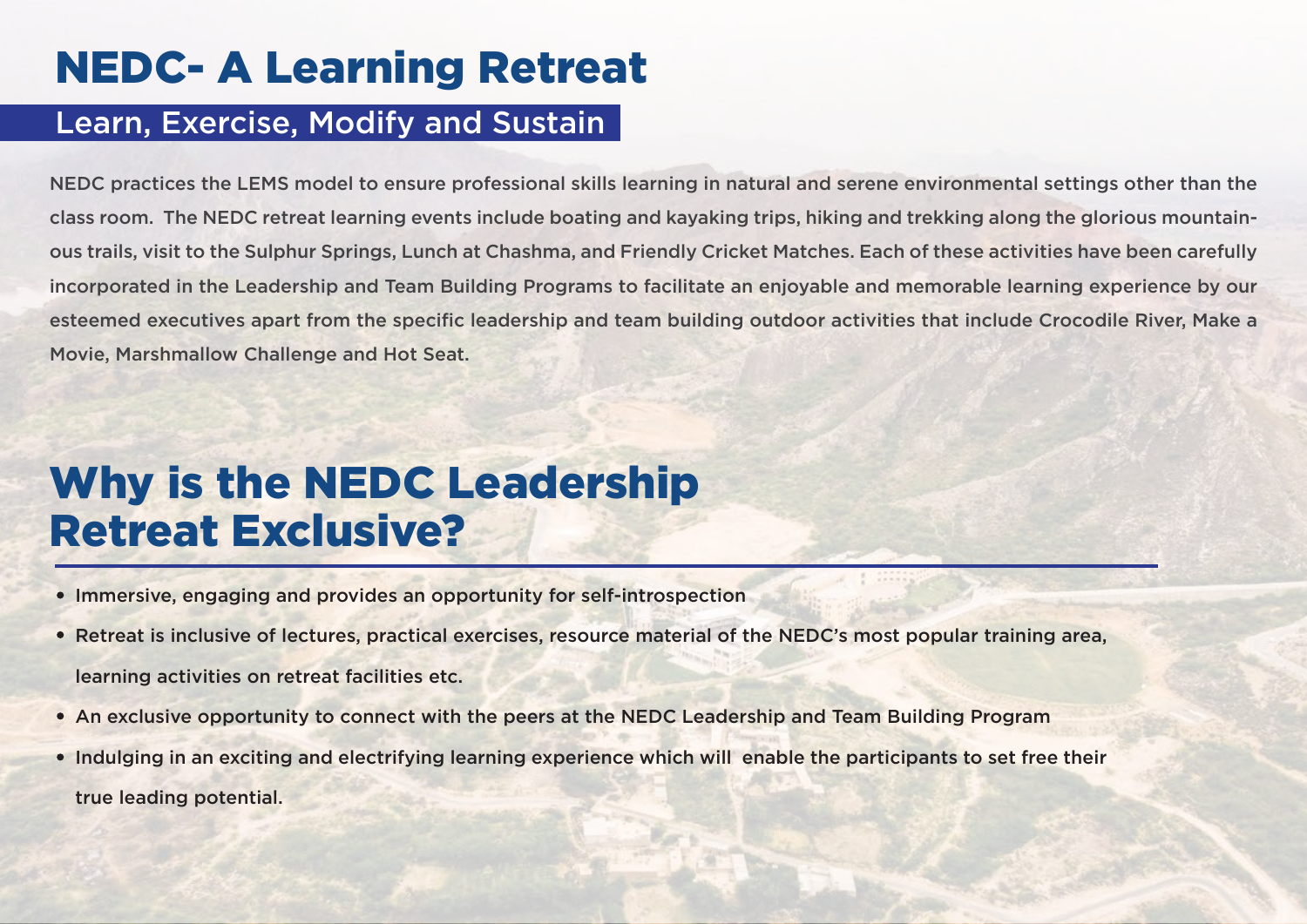# Who Should Attend?

Senior leaders and managers, entrepreneurs, policy designers, game changers, project teams' leaders and change agents with at least a 10-year experience and a drive to develop such strategies that are achievable and ensure the desired outcomes and leading their organizational teams through these strategies.

### **Curriculum**

Module 1: Leadership & Leadership Styles Module 2: Key Capabilities of Effective Leadership Module 3: Creating and Leading Effective Teams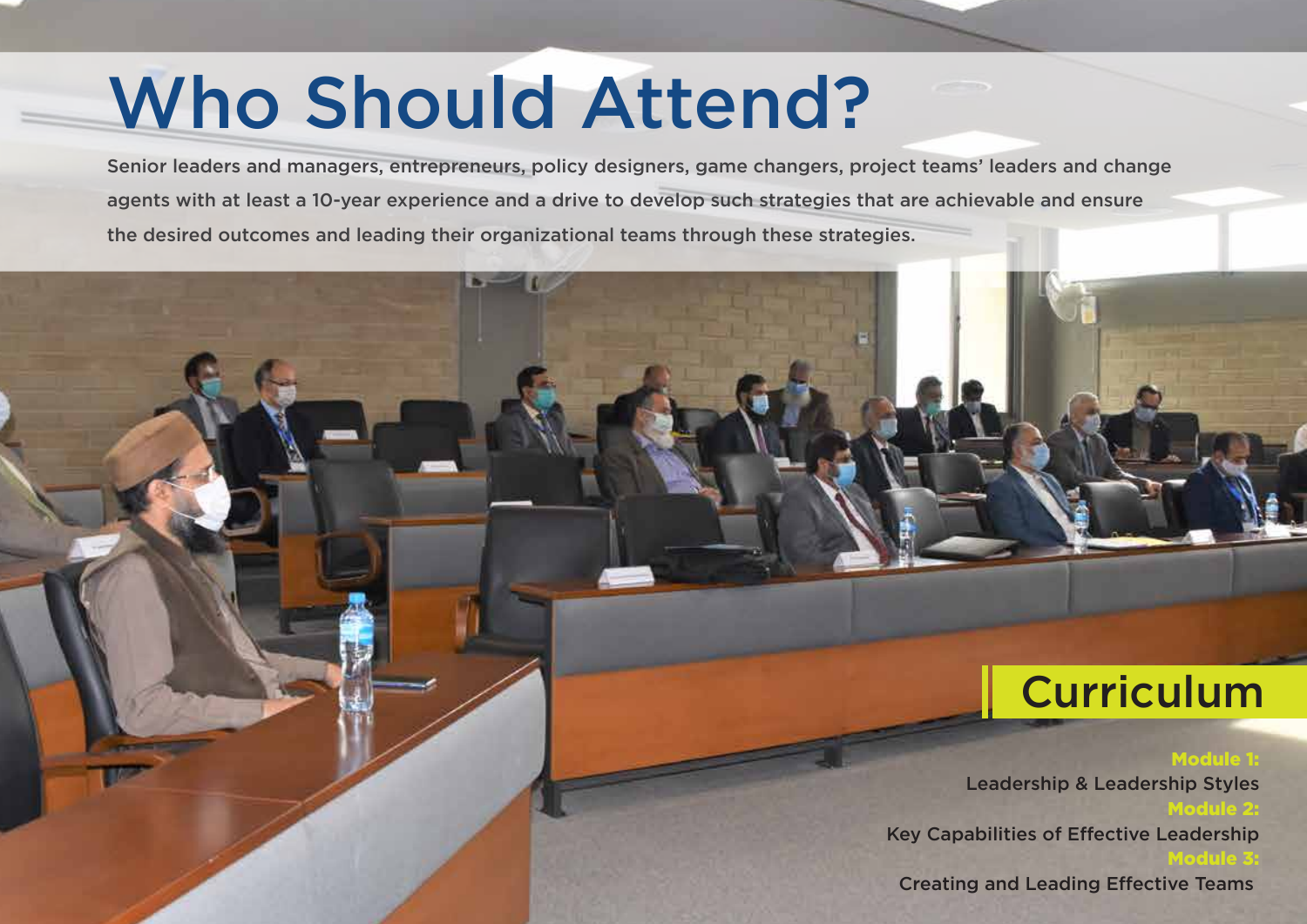#### Trainer's Profile

Dr. Sajid Bashir holds a PhD in Organizational Behavior and is not only one of the best researchers in Management Sciences but also an eloquent orator. He is an exceptional executive trainer as well. He has served as a Master Trainer in World Bank Projects in collaboration with Siemens Germany and Price Water House Coopers and trained 10,000 personnel under the same project. He has trained the banking professionals at NIBAF, Public servants at STI Islamabad, AATI Islamabad, WAPDA Staff College Islamabad, Police Officers at Sihala Police Foundation, and executives at Intelligence Bureau Islamabad. Apart from that, he has also worked in the capacity of a Principal Consultant for test development and trainings of the test developers with National Testing Services (NTS) and for Women Entrepreneurship and Business Leadership with GIZ Germany. His findings were published and are being currently used by the Government for Women Vocational Training in Sindh and Baluchistan.

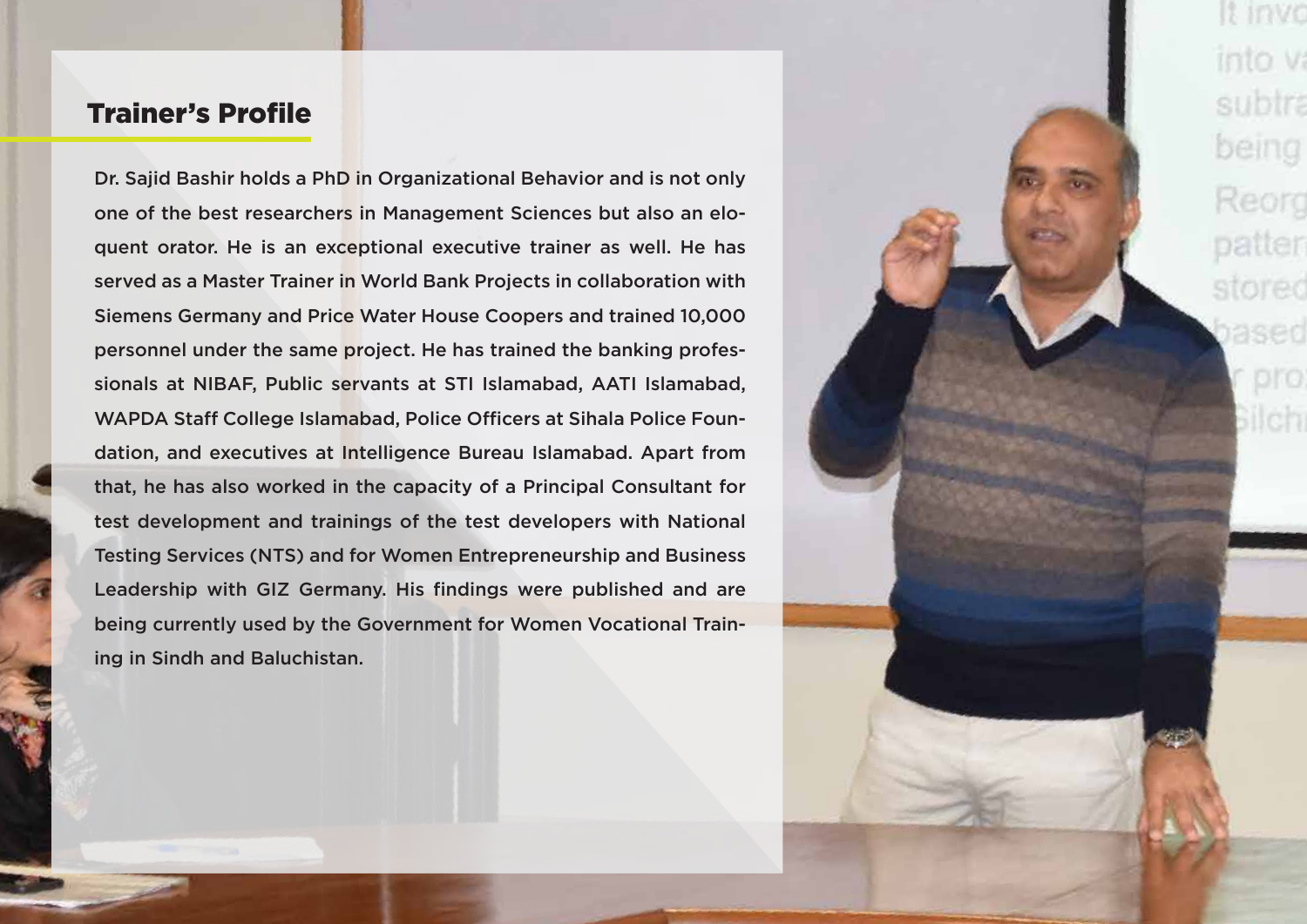## Investment

The 3-day Leadership and Team Building Program requires an investment which includes tuition cost, reading material, refreshment and meals, residency facilities and retreat facilities. However, any extra facilities can be availed on payment.

#### Program Cost: PKR 70,000

Venue: NEDC, Namal Institute Mianwali

Duration: 3 Working Days

Dates: 30th August to 1st September 2021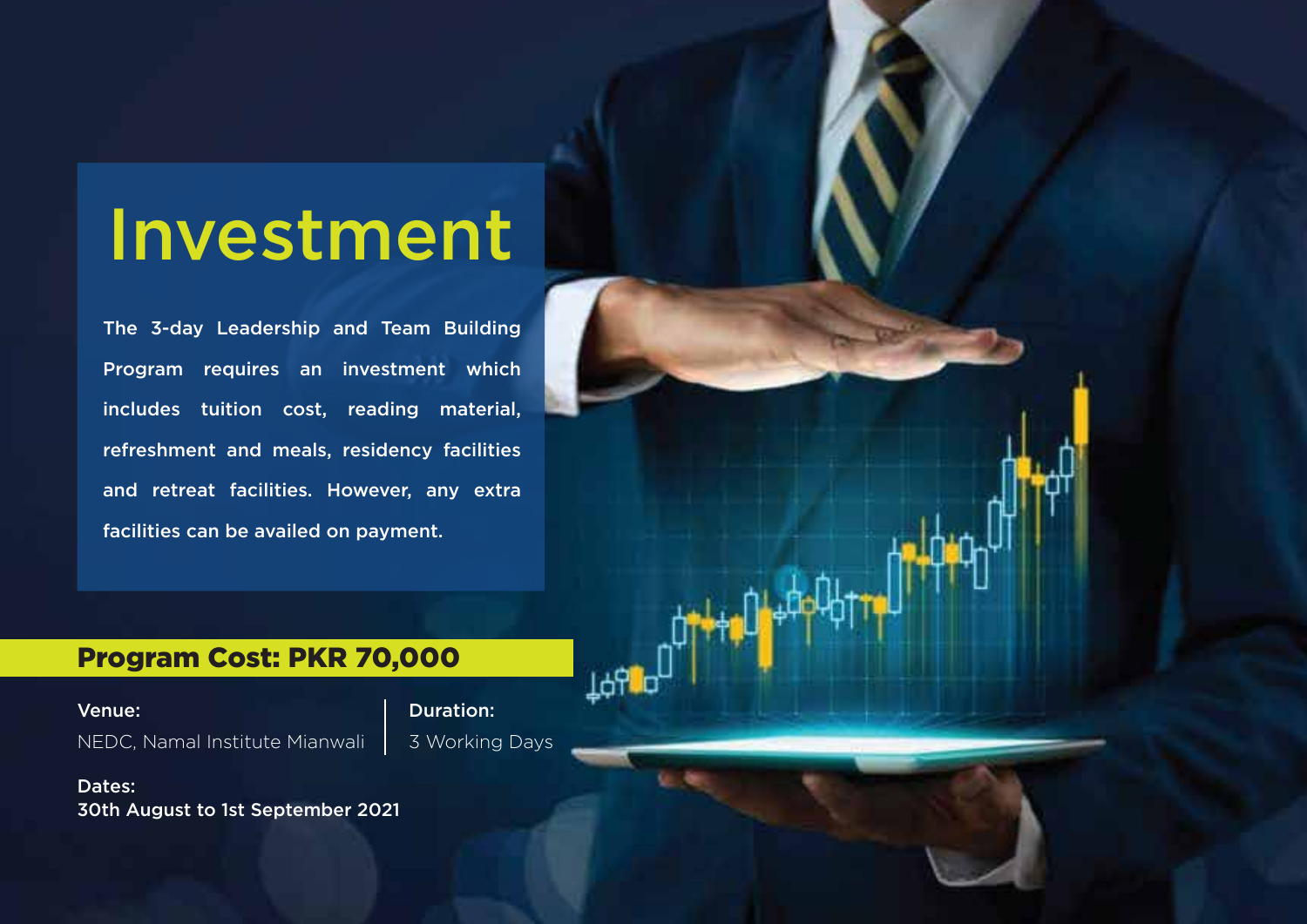## PAYMENT METHOD

Payment is due upon receipt of the acceptance email/letter along with the invoice. Please ensure that the payment reaches the office before the start of the program. Program slot may only be ensured after the payment is received which can be made directly through Cash, Crossed Cheque or Pay Order/Bank Draft made in favour of "NEDC, Namal Institute, Mianwali at any MCB or Allied Bank Branch against the program voucher. However, the program fee can also be paid via bank transfer. If you wish to dispatch the cheque directly to our office, please send it to:

Business Development Manager Namal Executive Development Center Namal Institute-30km Talagang Mianwali Road Email: bdm@namal.edu.pk Mobile# 03345808195

#### Cancellation and Refunds

Upon the cancellation of the program, a written email notification or a call would be accepted at least a week before the program. Incase of late cancellation, course fee would be refunded after the deduction of 20% processing fee.

Note: NEDC can postpone or cancel a program due to insufficient enrollment unexpected conditions. In such circumstances, the university will refund the registration fee. However, it will not be responsible for any other related charges/expenses including cancellation/change charges by airline and travel agencies. In case of postponement, the fee may be transferred to the rescheduled offering of that program or any other program as an alternate to refund. The Institute reserves the right to make changes in its program policies and fees any time.